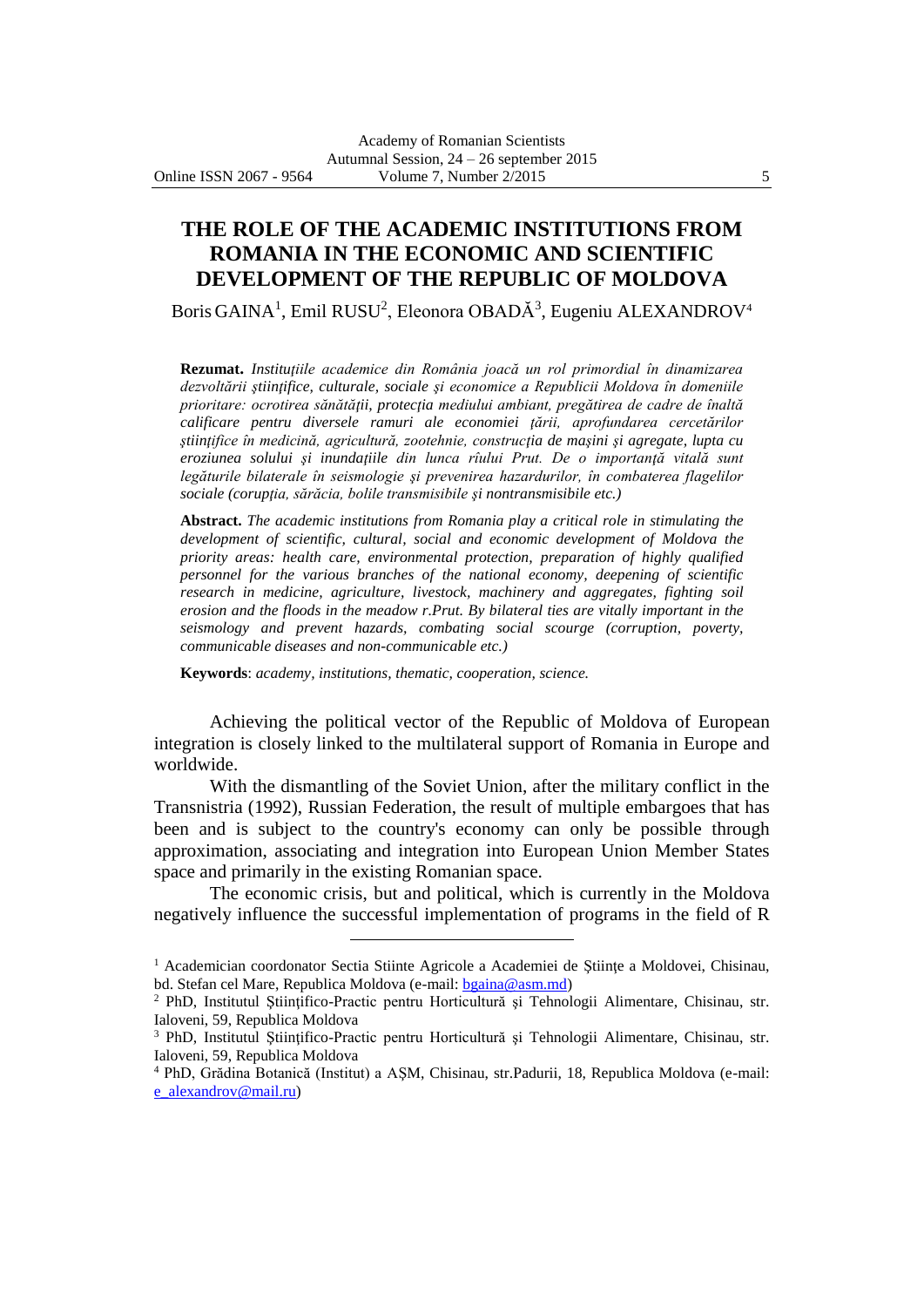& D, more important in stimulating of the country economic development, especially agriculture and livestock, environmental protection, staff training highly skilled, social, food security and food safety etc.

The financial assistance and logistical support of Romania for the implementation of reforms in the Moldova allows the multiple areas, primarily in public health care, training of specialists in the fields the necessary state economy, but now that Moldova does not have the potential, in improving knowledge and application by non-native Romanian language in public administration and other important areas of social life, preservation of cultural heritage and many other areas.

It is exceedingly important the collaboration of the academic institutions and branch, universities and the colleges from Romania with the similar ones from Moldova in the priority directions of further development of the rule of law – of the Republic of Moldova. Adjusting the EU the normative acts to our land those in support of the institutions is achieved from Romania, which has a good experience and we serve as a mobilizing factor. The scientists from the neighboring country are actively involved in research in Bessarabia in solving the problems related to the fields of seismology, naval navigation, reforming the education system and health services, in relieving crops in order to obtain high quality and increased resistance to biotic and negative factors abiotic (diseases and pests, cold winters and hot summers). The common results are highly appreciated in preventing floods in the Prut the river bed in the fight soil erosion in the fight with us contaminants from the culture plants (bacterial cancer and flovecence d'hours - in the grapevine, diabrotica – in the corn and many others).

The collaboration of researcher's of the history and archeology domain from both rumanian countries in studying the cucutiene culture in the space enables us to bring new knowledge from Romanian history of our people, in the development of historical traditions of Romanian of Culture and Civilization. The rich experience of the academic institutions and forestry branch serves as a theoretical and practical basis for Moldova in the forestry heritage protection Prut-Dniester space, protecting nature in the this areal Mioritic in relieving working conditions and rest, and of human health. The Romanian researchers are actively involved in implementing new methods of treatment communicable and noncommunicable of diseases which presents a great danger to the population health, and with great regret, the younger generation in the country.

Many problems we have to be solved in the field of the new generation polyethnic of civic education in Moldova, of the formulation and awareness "of the idea the national unity," the knowledge of our integration priorities in the European Union, of the national interest of increase the level of living standards of the population, eradication a social scourge, such as corruption, poverty a share in the country, the dismantling the of society on European and Asian vectors.